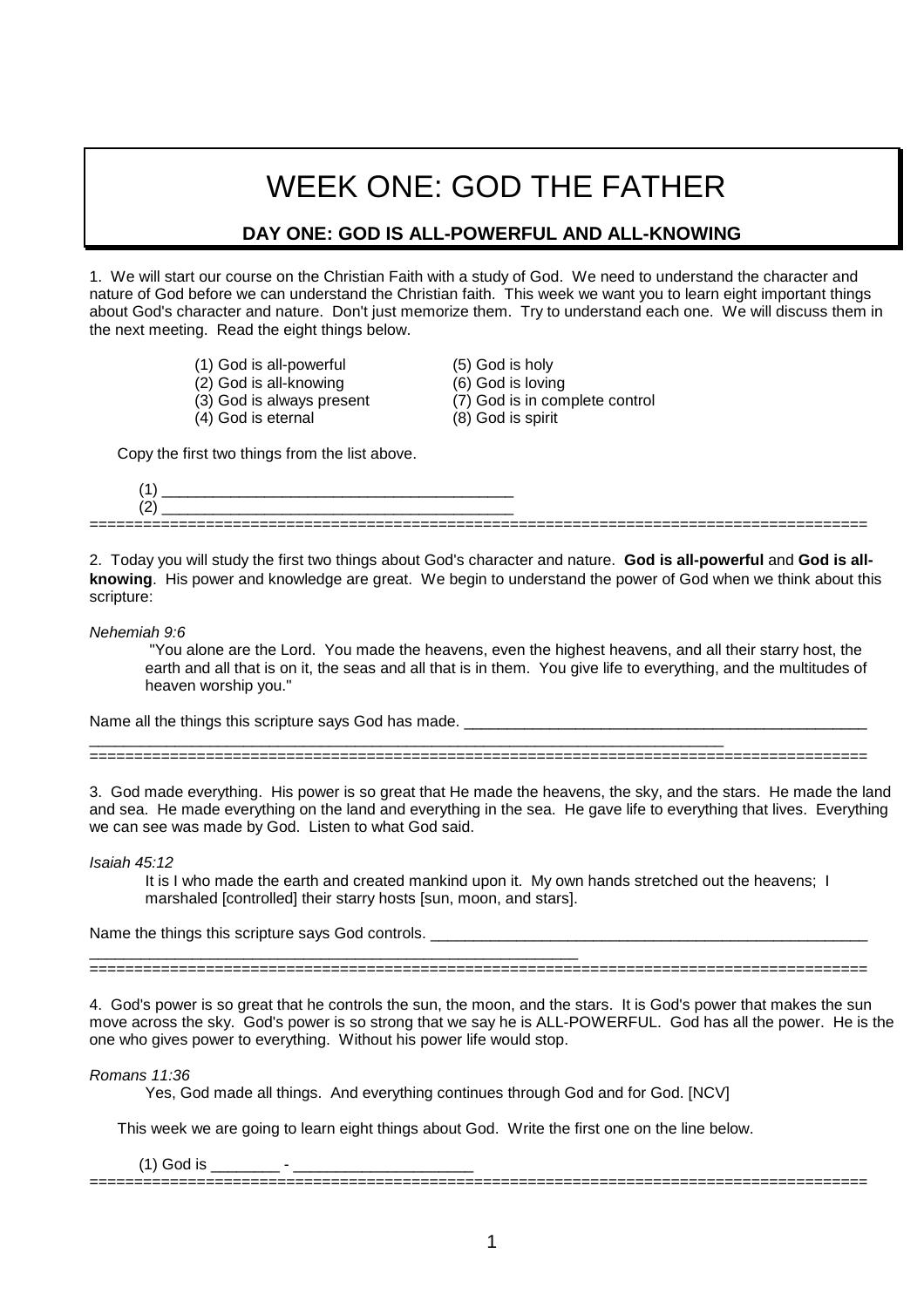5. God is all-powerful. No one has power like God. He made everything and he keeps everything going. His power is so strong that he never gets tired.

Isaiah 40:28

The Lord is the everlasting God, the Creator of the ends of the earth. He will not grow tired or weary, and his understanding no one can fathom [learn].

Who keeps everything in the world going? \_

=======================================================================================

6. God has all power. He keeps everything in the world going, but he never gets tired.

Write the first thing you have learned about God. Then read the second one below.

| (2) God is all-knowing |  |  |
|------------------------|--|--|

=======================================================================================

7. God is able to keep everything going because he is all-powerful. It also takes knowledge to make the world and keep it going. The knowledge of God is great. The knowledge of God is beyond the knowledge of man.

Romans 11:33

Yes, God's riches are very great! God's wisdom and knowledge have no end! No one can explain the things God decides. No one can understand God's ways. [NCV]

No one can explain or understand God's ways because his knowledge is greater than ours.

\_\_\_\_\_\_\_\_\_\_\_\_\_\_\_\_\_\_\_\_\_\_\_\_\_\_\_\_\_\_\_\_\_\_\_\_\_\_\_\_\_\_\_\_\_\_\_\_\_\_\_\_\_\_\_\_\_\_

What else does God, use in addition to his power, to make the world and keep it going?

=======================================================================================

8. God uses knowledge to make the world and keep it going. His knowledge is greater than all the knowledge of men. No one has greater knowledge than God. We say that God is ALL-KNOWING. He knows everything.

#### Romans 11:34

"Who has known the mind of the Lord? Who has been able to give the Lord advice?" [NCV]

No one can give advice to God. What is the reason we are not able to give advice to God?

=======================================================================================

9. We are not able to give advice to God because his knowledge is greater than ours. We have to say that God is all-knowing. This is the second important thing we are going to learn about God this week. There is nothing new that we can tell God. He knows everything.

You have learned two things about God today. Read the first one and write the second one.

\_\_\_\_\_\_\_\_\_\_\_\_\_\_\_\_\_\_\_\_\_\_\_\_\_\_\_\_\_\_\_\_\_\_\_\_\_\_\_\_\_\_\_\_\_\_\_\_\_\_\_\_\_\_\_\_\_\_\_\_\_

- (1) God is all-powerful
- (2) God is \_\_\_\_\_\_\_\_\_\_\_\_\_\_\_\_\_\_\_

=======================================================================================

10. God is all-knowing. He knows everything. He knows what is happening every place. God knows the things we do.

#### Proverbs 15:3

The eyes of the Lord are everywhere, keeping watch on the wicked and the good.

How much does God know?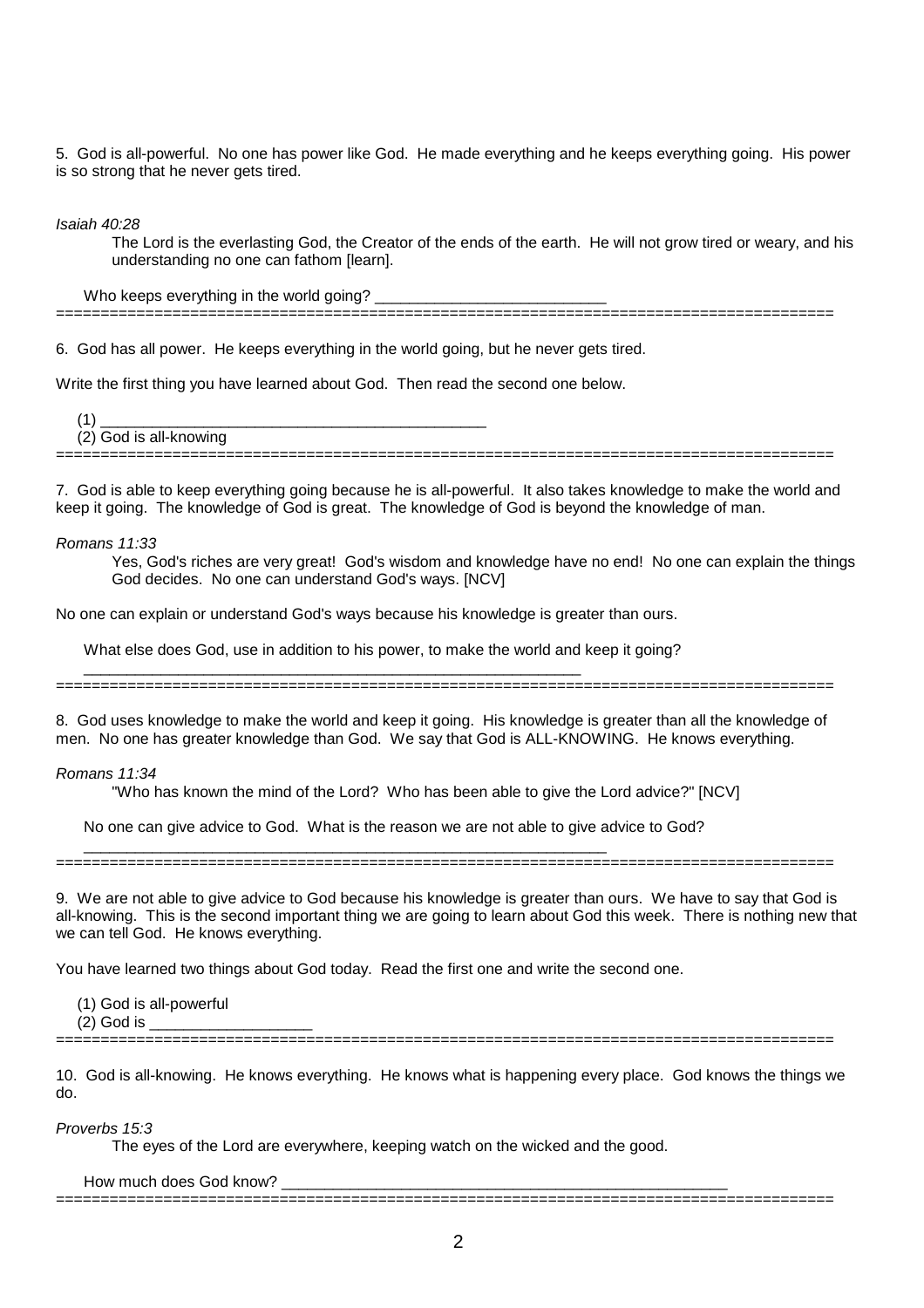11. God knows everything. He knows what you are doing now. There is nothing that you can hide from God.

Hebrews 4:13

Nothing in all creation is hidden from God's sight. Everything is uncovered and laid bare before the eyes of him to whom we must give account.

Write the first two things you have learned about God.

12. God is all-powerful and he is all-knowing. There is no place we can go to hide from God. He knows everything. He knows every good thing we do. He also knows every bad thing we do.

Do you think God knows you? =======================================================================================

13. Yes, God knows you. He knows everything you do and everything you say.

Write the first two things you have learned about God.

## **WEEK ONE: GOD THE FATHER**

### **DAY TWO: GOD IS ALWAYS PRESENT AND GOD IS ETERNAL**

1. Yesterday we learned two important things about God's character and nature. Today we are going to learn two more.

Write the first two things you learned about God on the first two lines. Then read the other important things about God in the list below.

| $\sqrt{2}$<br>(3) God is always present<br>(4) God is eternal | $(5)$ God is holy<br>(6) God is loving<br>(7) God is in complete control<br>(8) God is spirit |  |
|---------------------------------------------------------------|-----------------------------------------------------------------------------------------------|--|
|                                                               |                                                                                               |  |

2. Yesterday you learned that God is all-powerful. He created everything and he keeps everything going. You also learned that God is all-knowing. His knowledge made it possible for him to create everything and keep it going. He knows what we are doing now.

Look at the list of eight important things about God then write the third and forth ones on lines (3) and (4) below. These are the things we are going to study today. (The list is in frame 1.)

 (3) \_\_\_\_\_\_\_\_\_\_\_\_\_\_\_\_\_\_\_\_\_\_\_\_\_\_\_\_\_\_\_\_\_\_\_\_\_\_\_\_\_  $(4)$ =======================================================================================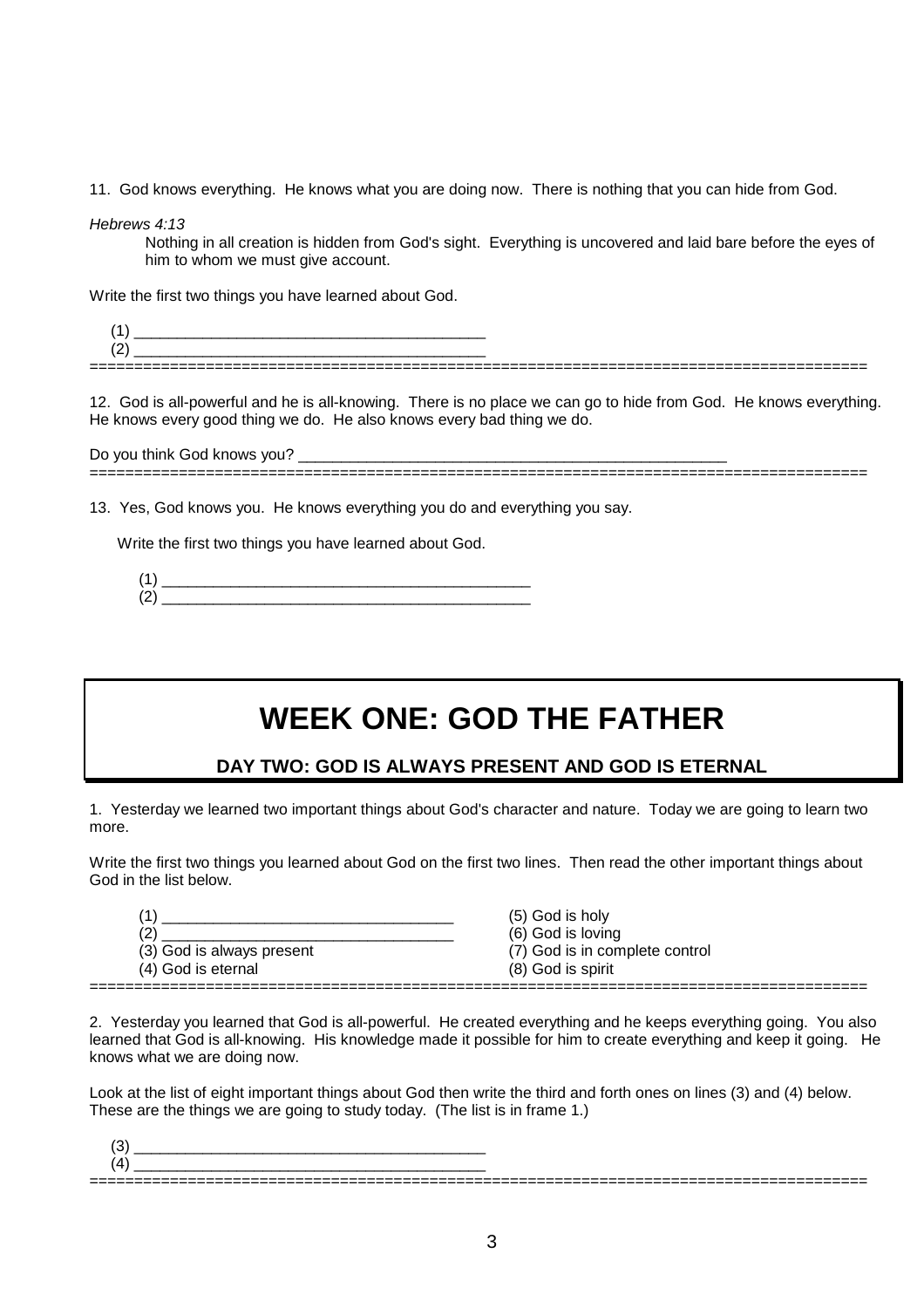3. **God is always present**. **God is eternal**. There is nothing that is hidden from God. This is because God is ALWAYS PRESENT. This is the third important thing you are going to learn about God.

Jeremiah 23:23-24

 "I am a God who is everywhere and not in one place only. No one can hide where I cannot see him. Do you not know that I am everywhere in heaven and on earth?" [TEV]

Write the third thing you have learned about God. (3) \_\_\_\_\_\_ =======================================================================================

4. God is always present. God is not in only one place. He is so great that he is every place at the same time.

#### Isaiah 66:1

This is what the Lord says: "Heaven is my throne and the earth is my footstool. Where is the house you will build for me?"

Can we build a house big enough for all of God to dwell inside? (yes or no) \_\_\_\_\_\_\_\_\_\_

5. No, we cannot build a house that all of God could go inside. He sits down in heaven and puts his feet on the earth. Every place we go God is there.

=======================================================================================

Psalm 139:7-10 Where can I go from your Spirit? Where can I flee from your presence? If I go up to the heavens, you [God] are there; if I make my bed in the depths, you are there. If I rise on the wings of the dawn, if I settle on the far side of the sea, even there your hand will guide me, your right hand will hold me fast.

Where can we go to hide from God?

=======================================================================================

6. There is no place we can go to hide from God. He is always present. If we are his children he will always be there to lead and help us. A child of God should be happy that God is always present.

Write the third thing you have learned about God. Then read the fourth one.

\_\_\_\_\_\_\_\_\_\_\_\_\_\_\_\_\_\_\_\_\_\_\_\_\_\_\_\_\_\_\_\_\_\_\_\_\_\_\_\_\_\_\_\_\_\_\_\_\_\_\_\_\_\_\_\_\_\_\_

| eternai<br>God<br>.4'<br>$\overline{1}$ |
|-----------------------------------------|
|                                         |

7. God is always present. Every place we go he is there to lead and help us. God has always been there to help his children. This is because God is ETERNAL. God does not have a beginning or an ending. God has always existed. We cannot measure the life of God in years or in thousands of years. We can only say he is eternal.

Write the fourth thing you have learned about God. (4) God is \_\_\_\_\_\_\_\_\_\_\_\_\_\_\_\_\_\_ =======================================================================================

8. God is eternal. He has no beginning. He has always existed. We cannot number the existence of God in years. A time that seems long to us is a short time to God.

### 2 Peter 3:8

But do not forget this one thing, dear friends: With the Lord . . . a thousand years are like a day.

(true or false) A thousand years is a long time for God.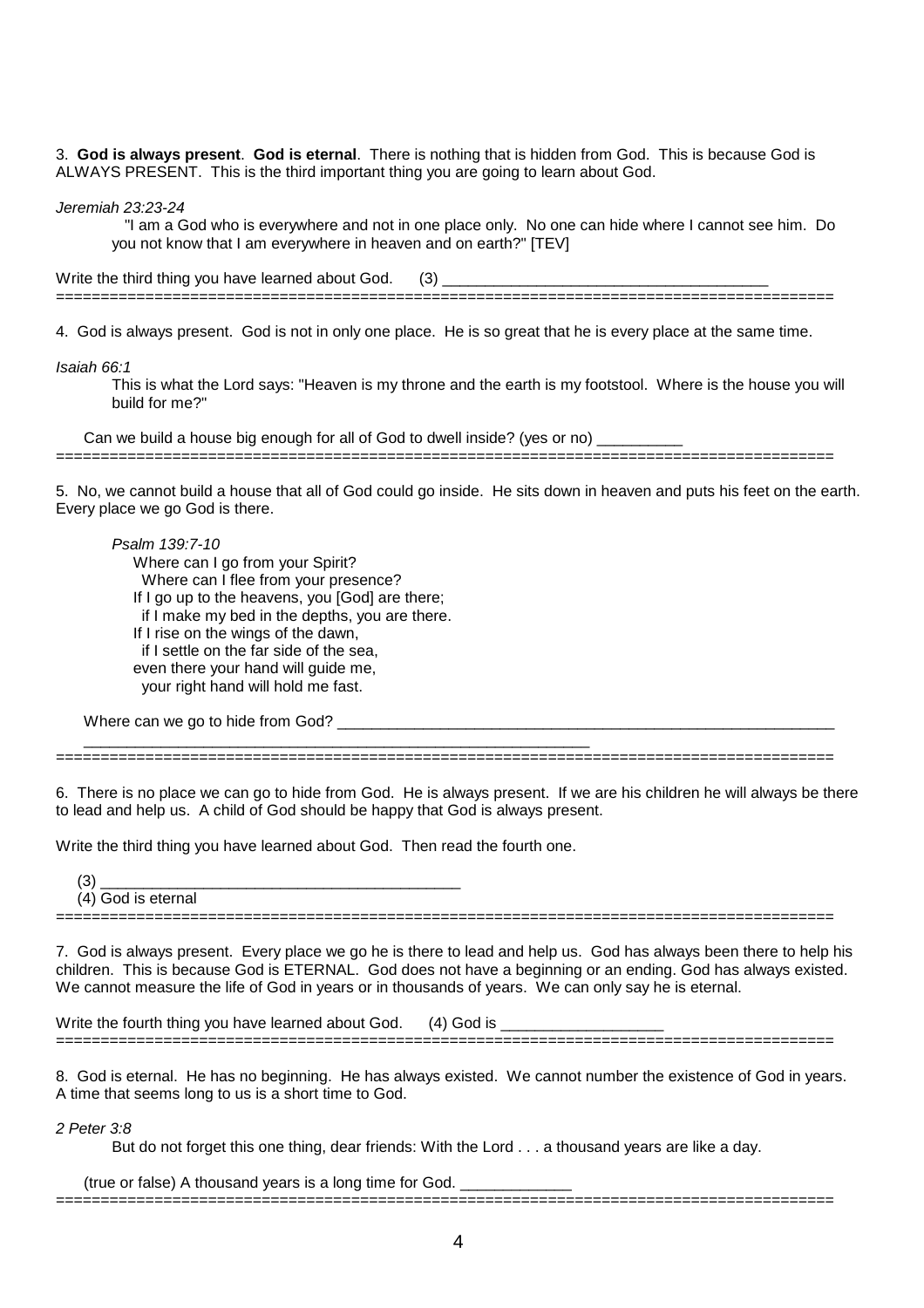9. False. A thousand years is a short time to God. A thousand years is like one day to God. Many people have lived and died on the earth, but God still exists. Thousands of years have passed, but God is still the same as he was when he made the world.

Psalm 90:1-2

Lord, you have been our dwelling place throughout all generations. Before the mountains were born or you brought forth the earth and the world, from everlasting to everlasting you are God.

Did God exist before the world was made? (yes or no) \_\_\_\_\_\_\_\_\_\_\_\_\_\_\_ =======================================================================================

10. Yes, God existed before he made the world. God was eternal before he made the world.

Write the fourth thing you have learned about God. (4)\_\_\_\_\_\_\_\_\_\_\_\_\_\_\_\_\_\_\_\_\_\_\_\_\_\_\_

=======================================================================================

11. God is eternal. One time God called Moses to be his messenger. Moses wanted to know what name he should call God.

Exodus 3:14

God said to Moses, "I am who I am. This is what you are to say to the Israelites: 'I AM has sent me to you.'"

What name did God tell Moses to call Him? \_\_\_\_\_\_\_\_\_\_\_\_\_\_\_\_\_\_\_\_\_\_\_\_\_\_\_\_\_\_\_\_\_\_

=======================================================================================

12. God told Moses to call him I AM. The name I AM means someone who exists but has no beginning or ending.

Read below the first two things you have learned about God. Then write the third thing on line (3) and the fourth thing on line (4).

 (1) God is all-powerful (2) God is all-knowing (3) \_\_\_\_\_\_\_\_\_\_\_\_\_\_\_\_\_\_\_\_\_\_\_\_\_\_\_\_\_\_\_\_\_\_\_\_\_\_\_\_\_\_\_ (4) \_\_\_\_\_\_\_\_\_\_\_\_\_\_\_\_\_\_\_\_\_\_\_\_\_\_\_\_\_\_\_\_\_\_\_\_\_\_\_\_\_\_\_ =======================================================================================

13. God is always present. God is eternal. He has no beginning and no ending. Another name for God is Jehovah. This name means one who always exists.

Do you think God will die? (yes or no) =======================================================================================

14. God will never die. He will always exist. Every promise that God has made, he will be able to keep.

Write the first four important things you have learned about God.

| .,<br>. |  |  |  |
|---------|--|--|--|
|         |  |  |  |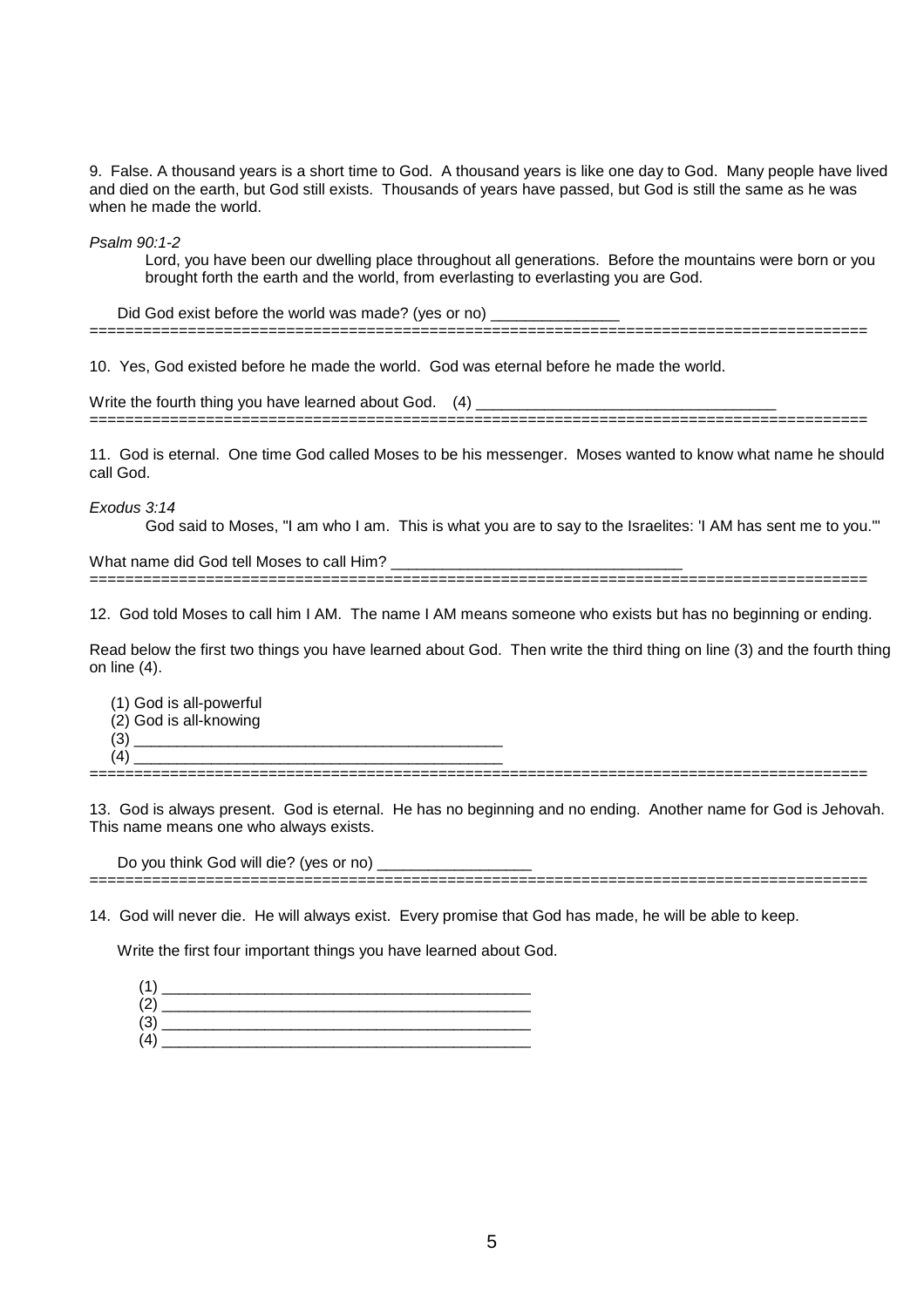# **WEEK ONE: GOD THE FATHER**

### **DAY THREE: GOD IS HOLY AND GOD IS LOVING**

1. We are studying the character and nature of God. You have already learned four important things about God.

Write the first four things you have learned about God. Then read the others below.

| ĥ  | (5) God is holy                |
|----|--------------------------------|
| -  | (6) God is loving              |
| ົດ | (7) God is in complete control |
| ◡  | (8) God is spirit              |
|    |                                |

2. You have learned that God is all-powerful, all-knowing, always present, and he is eternal. There is no place we can go to escape God. He is always there to help his children. God will always be there to bless his children because he is eternal.

This week you will learn eight things about God. Look at the list above, then write the fifth thing about God on line (5).

3. God will always do what is right because he is HOLY. This is the fifth thing we are going to learn about God. Listen to what is said in heaven about God.

Isaiah 6:3

 And they were calling to one another: "Holy, holy, holy is the Lord Almighty; the whole earth is full of his glory."

Write the fifth thing we are going to learn about God. (5) God is

=======================================================================================

4. God is holy. He does nothing wrong. Everything he does is good and perfect. God is the only one who is perfect. Look at this song that is sung in heaven.

Revelation 15:3-4 "Great and marvelous [wonderful] are your deeds, Lord God Almighty. Just and true are your ways, King of the ages. Who will not fear you, O Lord, and bring glory to your name? For you alone are holy. All nations will come and worship before you, for your righteous acts have been revealed."

Write the name of the only one who is holy.

5. God is the only one who is completely holy. God's children must try to be holy, but only God is completely holy. Everything he does is right and fair.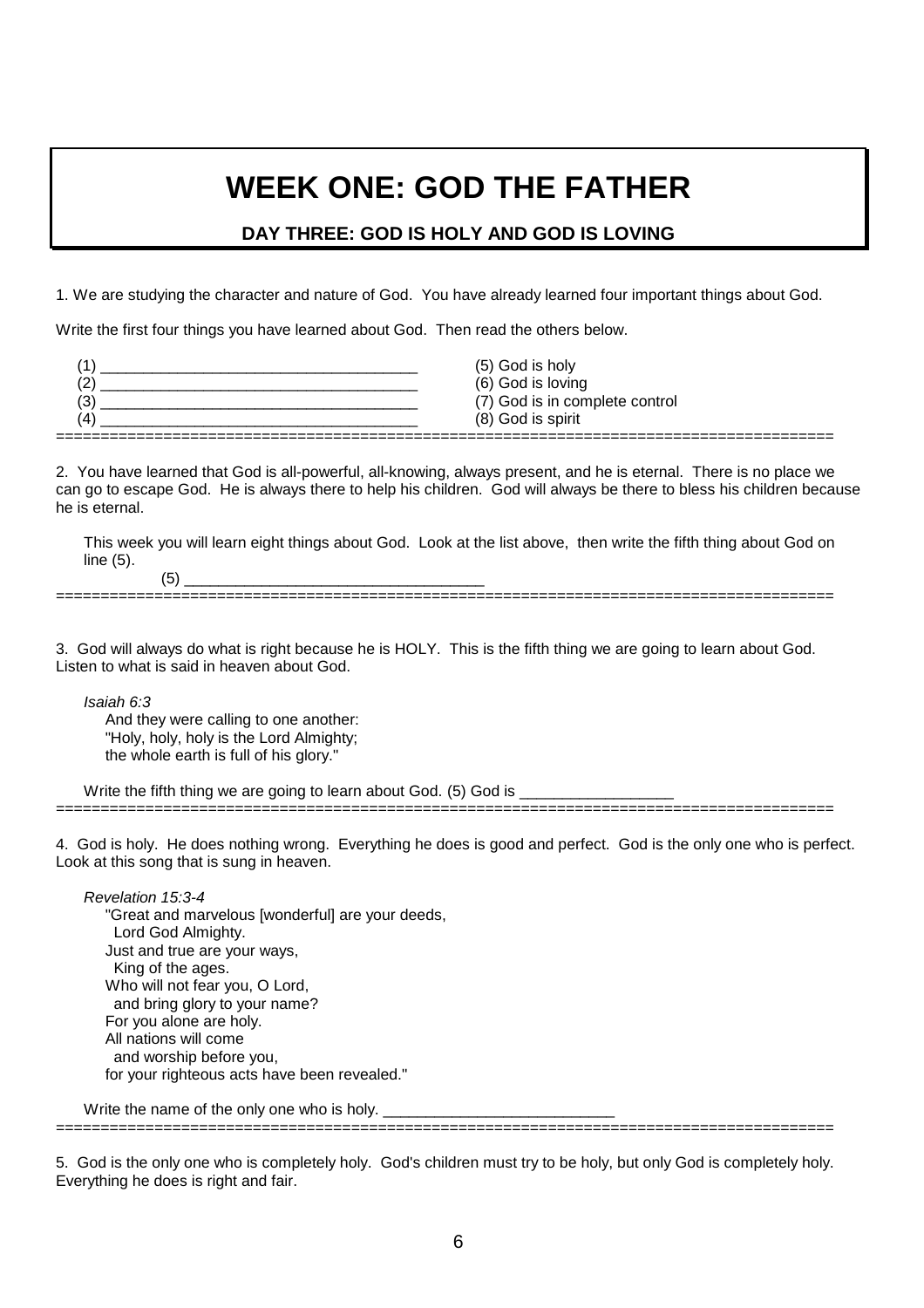Deuteronomy 32:4 He is the Rock, his works are perfect, and all his ways are just. A faithful God who does no wrong, upright and just is he.

God is the only one who is completely

=======================================================================================

6. God is the only one who is completely holy. He is always right and fair. Only good comes from God. God never does any thing that is evil.

James 1:13

When tempted, no one should say, "God is tempting me." For God cannot be tempted by evil, nor does he tempt anyone;

Can God do evil? (yes or no) \_\_\_\_\_\_\_\_\_\_\_\_\_\_\_\_\_\_

======================================================================================= 7. God can do no evil. God is holy. Everything he does is good.

James 1:17

Every good action and every perfect gift is from God. These good gifts come down from the Creator of the sun, moon, and stars. God does not change like their shifting shadows. [NCV]

Write the fifth thing you have learned about God.

 (5) \_\_\_\_\_\_\_\_\_\_\_\_\_\_\_\_\_\_\_\_\_\_\_\_\_\_\_\_\_\_\_\_\_\_\_\_\_\_\_\_\_\_\_\_\_\_\_\_\_\_\_\_ =======================================================================================

8. God is holy. Every good thing comes from God. No evil thing comes from God.

Write the fifth thing you have learned about God. Then read the sixth one.

 (5) \_\_\_\_\_\_\_\_\_\_\_\_\_\_\_\_\_\_\_\_\_\_\_\_\_\_\_\_\_\_\_\_  $(6)$  God is loving =======================================================================================

9. God is holy. Everything he does is right and fair. God also loves us and does what is best for us. God is patient and merciful.

Psalm 145:17

 The Lord is righteous in all his ways and loving toward all he has made.

Who is loving toward all he has made?

=======================================================================================

10. The Lord God is loving and merciful toward all he has made. God loves us and wants us to be his children.

John 3:16

"For God so loved the world that he gave his one and only Son, that whoever believes in him shall not perish [be lost] but have eternal life.

=======================================================================================

How did God show that he loved the world?  $\Box$ 

\_\_\_\_\_\_\_\_\_\_\_\_\_\_\_\_\_\_\_\_\_\_\_\_\_\_\_\_\_\_\_\_\_\_\_\_\_\_\_\_

11. God showed that he loved the world by giving his only son. Everyone who believes and obeys Jesus will be saved from the penalty of their sins. God loves us very much.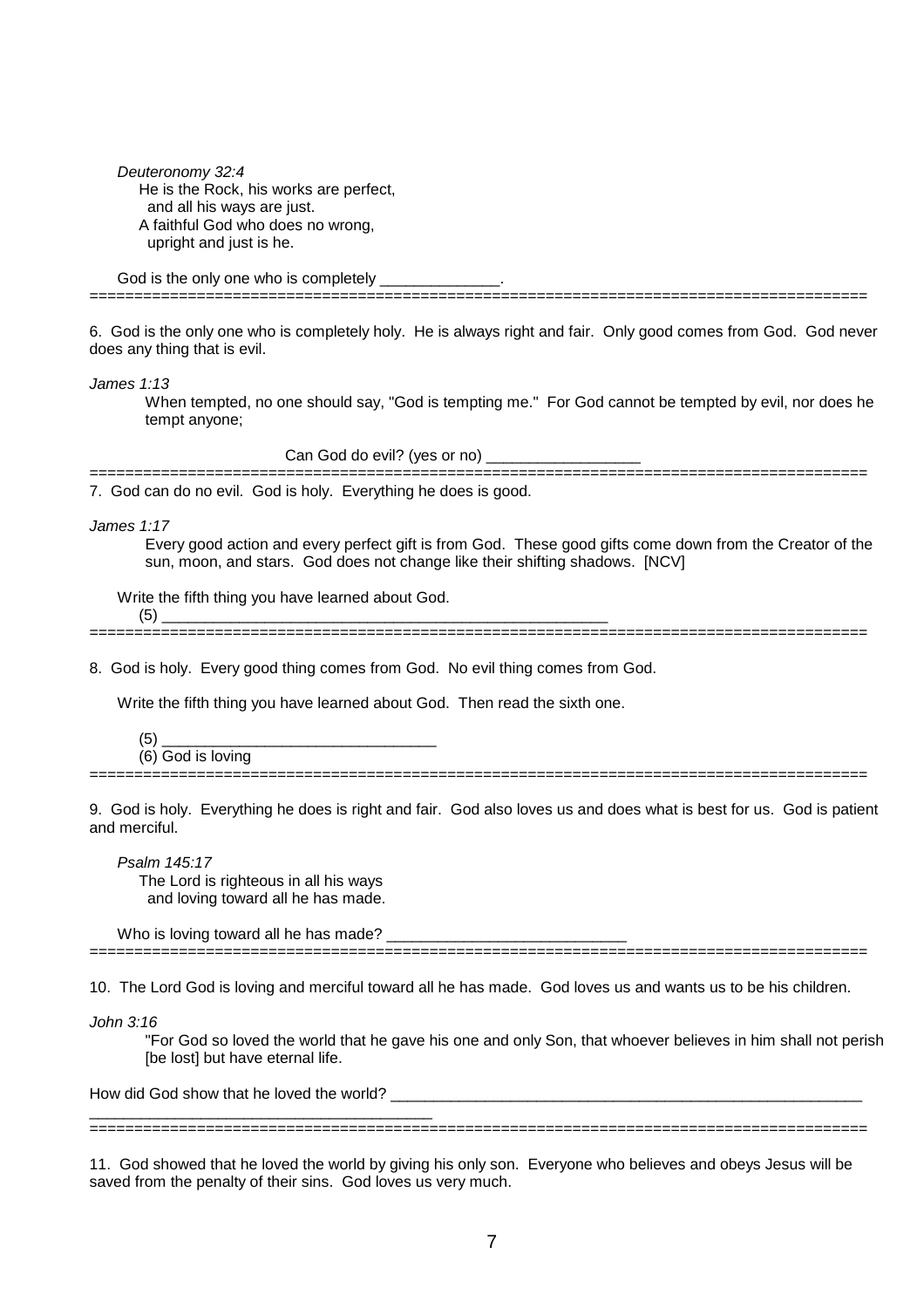Romans 5:6-8

You see, at just the right time, when we were still powerless, Christ died for the ungodly. Very rarely will anyone die for a righteous man, though for a good man someone might possibly dare [be willing] to die. But God demonstrates [shows] his own love for us in this: While we were still sinners, Christ died for us.

| How did God show that he loves us very much? |  |
|----------------------------------------------|--|
|                                              |  |

=======================================================================================

12. Christ died for us while we were still sinners. This is how God showed us that he loves us very much.

Read the first four things you have learned about God. Then write the fifth and sixth things you have learned today.

|  |  | (1) God is all-powerful<br>(2) God is all-knowing<br>(3) God is always present<br>(4) God is eternal | (5<br>ί6 |
|--|--|------------------------------------------------------------------------------------------------------|----------|
|--|--|------------------------------------------------------------------------------------------------------|----------|

13. God is holy and God is loving. He wants everyone to be saved from the penalty of their sins. He does not want anyone to be lost. That is why God sent Jesus to pay the penalty for our sins. Everyone who believes and obeys Jesus will be saved. God has promised to judge the world. Those who have not accepted Jesus will pay the penalty for their sins. God is patiently waiting for people to change their hearts and lives. He wants everyone to believe and obey Jesus.

#### 2 Peter 3:9

The Lord is not slow in doing what he promised-the way some people understand slowness. But God is being patient with you. He does not want any one to be lost. He wants everyone to change his heart and life. [NCV]

Why is God waiting for people to change their heart and stop sinning?

\_\_\_\_\_\_\_\_\_\_\_\_\_\_\_\_\_\_\_\_\_\_\_\_\_\_\_\_\_\_\_\_\_\_\_\_\_\_\_\_\_\_\_\_\_\_\_\_\_\_\_\_\_\_\_\_\_\_\_\_\_\_\_\_\_\_

=======================================================================================

14. God is being patient and loving. He does not want any person to be lost. He is waiting to judge the world because he wants everyone to accept Jesus. He wants every person to change his heart and stop sinning.

Write the first six things you have learned about God.

## **WEEK ONE: GOD THE FATHER**

### **DAY FOUR: GOD IS IN COMPLETE CONTROL**

1. You have learned six important things about God. Can you remember all of them? Write the first six things about God on the lines below. Then read the last two.

- (1) \_\_\_\_\_\_\_\_\_\_\_\_\_\_\_\_\_\_\_\_\_\_\_\_\_\_\_\_\_\_\_\_\_\_\_\_ (5) \_\_\_\_\_\_\_\_\_\_\_\_\_\_\_\_\_\_\_\_\_\_\_\_\_\_\_\_\_\_\_\_\_\_\_\_
	- $(2)$   $(3)$   $(3)$   $(4)$   $(5)$   $(6)$   $(7)$  God is in complete control (3)  $\sim$  0.3)  $\sim$  0.3)  $\sim$  0.3)  $\sim$  0.3)  $\sim$  0.3)  $\sim$  0.3)  $\sim$  0.3)  $\sim$  0.4)  $\sim$  0.4)  $\sim$  0.4)  $\sim$  0.4)  $\sim$  0.4)  $\sim$  0.4)  $\sim$  0.4)  $\sim$  0.4)  $\sim$  0.4)  $\sim$  0.4)  $\sim$  0.4)  $\sim$  0.4)  $\sim$  0.4)  $\sim$  0.4)  $\sim$  0.
	- $(4)$   $(8)$  God is spirit
- 
- -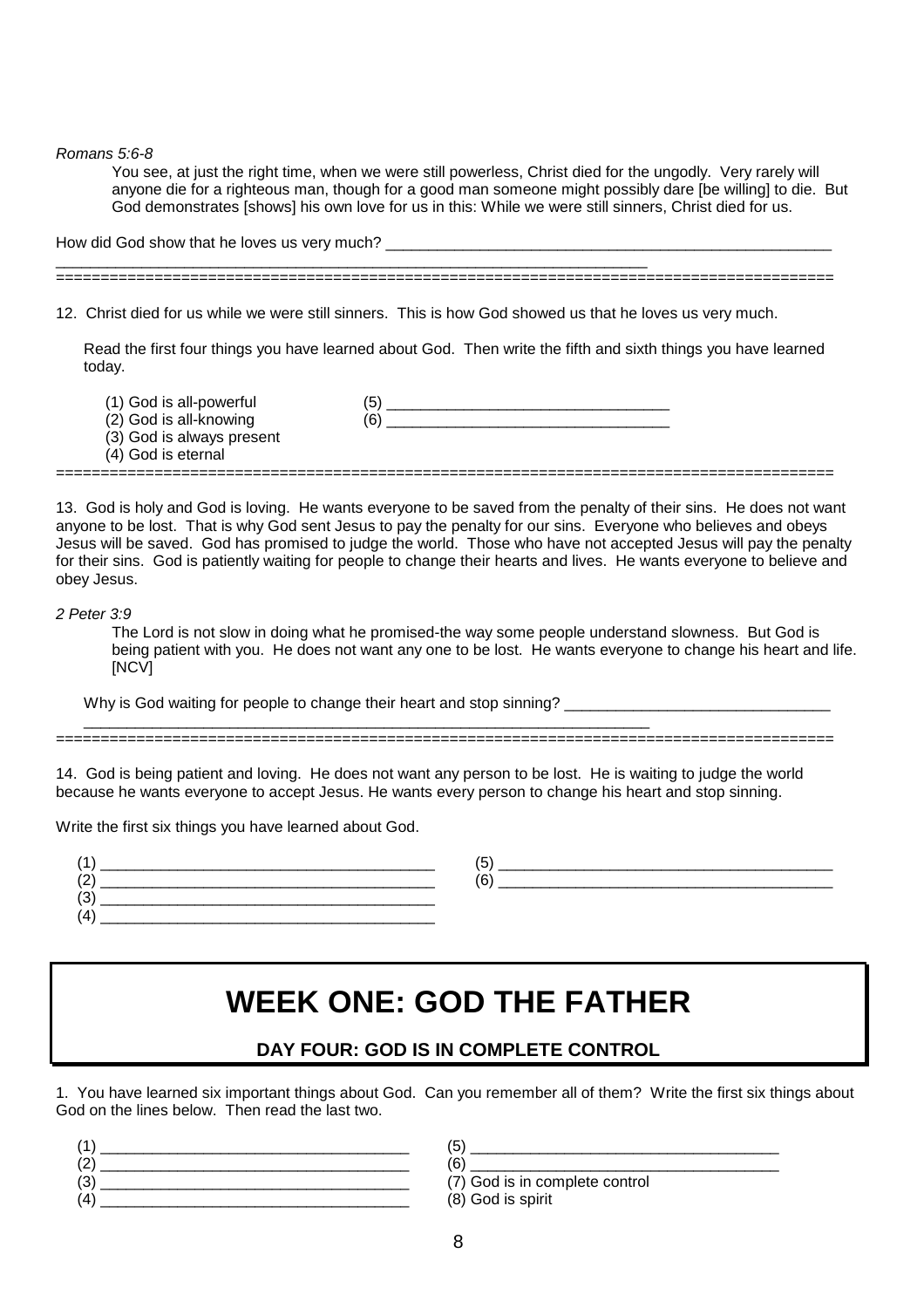2. God is all-powerful. He is all-knowing. He is always present. He is eternal. He is holy and loving.

Look at the list in frame 1. Then write the seventh important thing about God on line (7) below. This is the thing we are going to study today.

 $(7)$ =======================================================================================

3. God is IN COMPLETE CONTROL of the world. He created the earth and everything in it. He made man to live in the world. After God had created everything he did not leave it.

Psalm 103:19 The Lord has established his throne in heaven, and his kingdom rules over all.

Who is the king over everything?

=======================================================================================

4. The Lord God is king over everything. God controls both the heaven and the earth. People who do not know God are under his control.

Isaiah 45:5-6 "I am the Lord, and there is no other; apart from me there is no God. I will strengthen you, though you have not acknowledged [known] me, so that from the rising of the sun to the place of its setting men may know there is none besides me.

We are studying eight important things about God. Write the seventh one on line (7) below.

(7) \_\_\_\_\_\_\_\_\_\_\_\_\_\_\_\_\_\_\_\_\_\_\_\_\_\_\_\_\_\_\_\_\_\_\_\_

=======================================================================================

5. God is in complete control. He gives strength to everyone. God provides for the good people and the bad people. Jesus told us this.

Matthew 5:45

 "He [God] causes his sun to rise on the evil and the good, and sends rain on the righteous and the unrighteous."

=======================================================================================

Who provides for the bad people?

6. God provides for the bad people. God is in complete control. He is patient and loving with the bad people because he wants them to believe Jesus and change their hearts and lives. He also wants us to be patient with bad people so they will want to follow Jesus.

Write the seventh thing you have learned about God.

 (7) \_\_\_\_\_\_\_\_\_\_\_\_\_\_\_\_\_\_\_\_\_\_\_\_\_\_\_\_\_\_\_\_\_\_\_\_ =======================================================================================

7. God is in complete control. Some people complain because God has not destroyed evil. We must remember that God's knowledge is greater than ours. He knows what is best for everyone.

Isaiah 45:9-12 Does a clay pot dare to argue with its maker, a pot that is like all the others? Does the clay ask the potter what he is doing?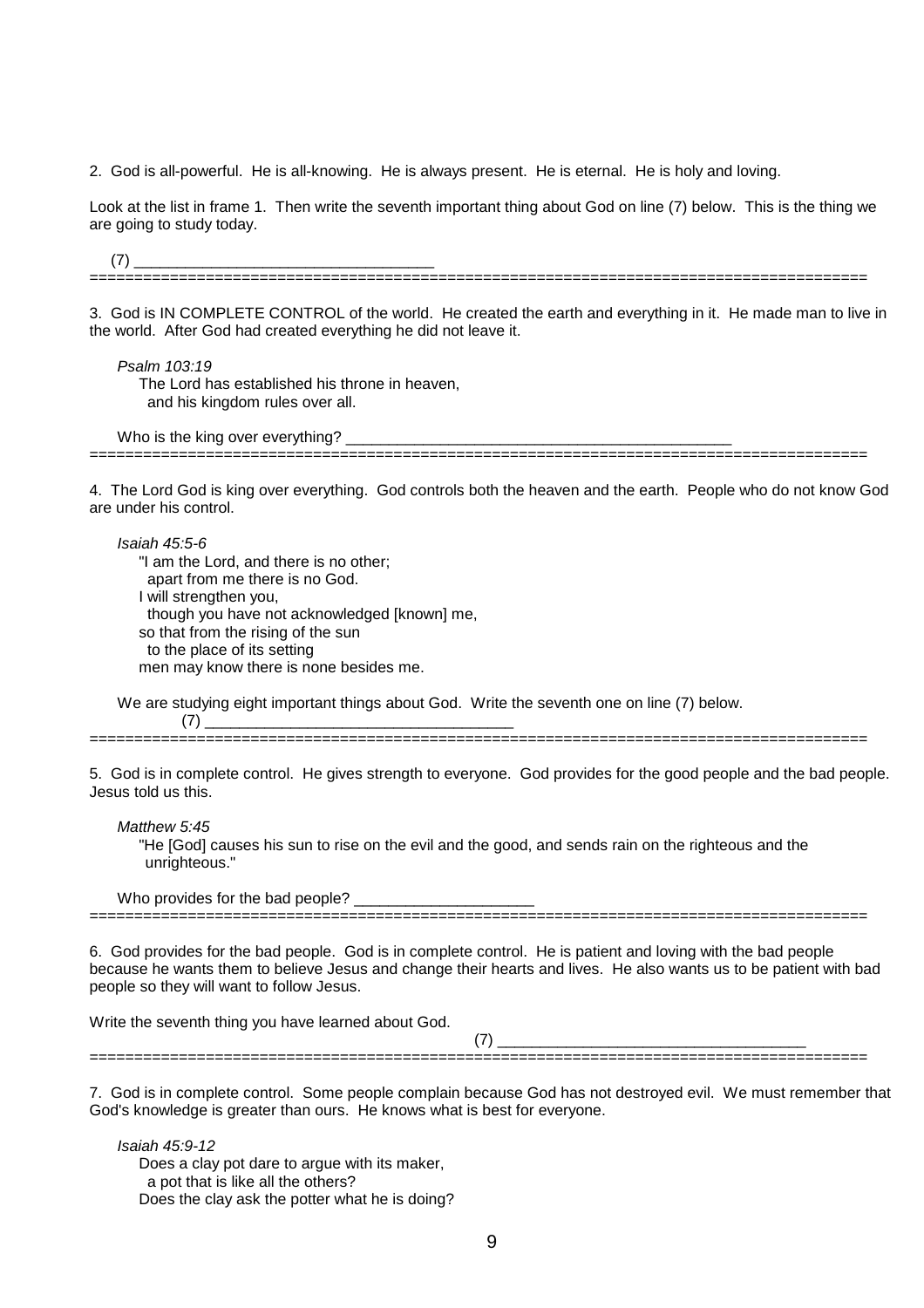Does the pot complain that its maker has no skill? Does anyone dare to say to his parents, "Why did you make me like this?" The Lord, the holy God of Israel, the one who shapes the future, says: "You have no right to question me about my children or to tell me what I ought to do! I am the one who made the earth and created mankind to live there." [TEV]

(true or false) It is good to complain that God has not destroyed evil people. \_\_\_\_\_\_\_\_\_\_\_\_\_\_\_\_\_\_\_\_\_\_\_\_

8. False. We should not complain because God has not destroyed evil. God gave you a chance to believe Jesus. He wants to give others a chance to believe Jesus and change their hearts. Some day God's patience will finish. He will judge the world.

=======================================================================================

Ecclesiastes 12:13

Now all has been heard; here is the conclusion of the matter: Fear God and keep his commandments, for this is the whole duty of man.

God created us. Some day he will judge everything we do. What does this scripture say we should do?

\_\_\_\_\_\_\_\_\_\_\_\_\_\_\_\_\_\_\_\_\_\_\_\_\_\_\_\_\_\_\_\_\_\_\_\_\_\_\_\_\_\_\_\_\_\_\_\_\_\_\_\_\_\_\_\_\_\_\_\_\_\_\_\_\_\_\_\_\_\_\_\_\_\_\_\_\_\_\_\_\_\_\_\_\_\_\_ =======================================================================================

9. God wants us to fear him and obey his commands. He wants everyone to prove they love him by believing and obeying Jesus. Those who refuse to follow Jesus will be punished. God is in complete control. Some day God will have a judgment and punish the bad people.

Psalm 92:6-8 This is something a fool cannot know; a stupid man cannot understand: the wicked may grow like weeds, those who do wrong may prosper; yet they will be totally destroyed, because you, Lord, are supreme for ever. [TEV]

Read the first six things we have learned about God. Then write the seventh one.

(1) God is all-powerful (5) God is holy

- (2) God is all-knowing (6) God is loving
- $(3)$  God is always present  $(7)$
- (4) God is eternal

10. God is in complete control. Some day his patience will finish. He will punish those bad people who refuse to obey and follow Jesus. God will reward the people who have been obedient to Jesus.

==========================================================================================

Psalm 37:1-4 Don't be worried on account of the wicked: don't be jealous of those who do wrong. They will soon disappear like grass that dries up; they will die like plants that wither. Trust in the Lord and do good; live in the land and be safe. Seek your happiness in the Lord, and he will give you your heart's desire. [TEV]

What will God do to the wicked when he is no longer patient with them?

\_\_\_\_\_\_\_\_\_\_\_\_\_\_\_\_\_\_\_\_\_\_\_\_\_\_\_\_\_\_\_\_\_\_\_\_\_\_\_\_\_\_\_\_\_\_\_\_\_\_\_\_\_\_\_\_\_\_\_\_\_\_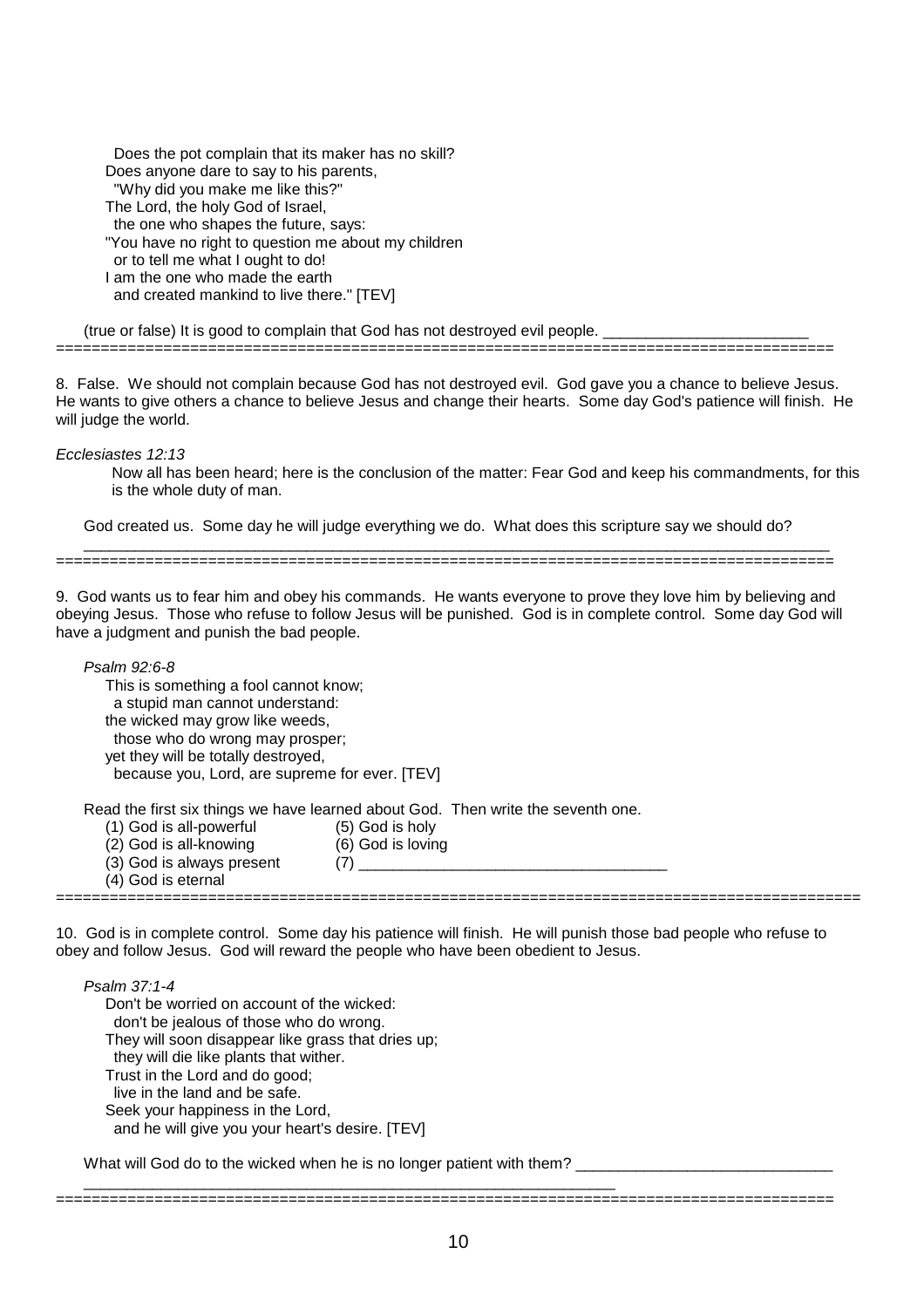11. God will have a judgment when he is no longer patient with the wicked. He will reward the good people. He will punish the bad people. Read all of Psalm 37 and you will see that God is in complete control. When it is the best time, God will make everything right. We must be patient and wait for God's judgment.

Psalm 37:7 Be patient and wait for the Lord to act; don't be worried about those who prosper or those who succeed in their evil plans. [TEV]

When we see evil people prosper we should be

12. We should be patient and wait for God to bring his judgment. When evil people prosper God is still in control. In the judgment God will make everything right. The good people will be rewarded. The evil people will be punished.

=======================================================================================

Write the seven things you have learned about God this week.

## **WEEK ONE: GOD THE FATHER**

### **DAY FIVE: GOD IS SPIRIT**

1. This week we have been studying eight important things about God. You have already learned seven of them. Write the first seven things on the lines below. Then read the last one.

| .<br>.   |                   |     |
|----------|-------------------|-----|
| ╰        |                   |     |
|          | (8) God is spirit |     |
| ________ |                   | ___ |

2. God is all-powerful. God is all- knowing. He is always present. He is eternal. God is holy and loving. He is in complete control. Read what Jesus tells us about God.

John 4:24

"God is spirit, and his worshippers must worship in spirit and in truth."

Write the eighth important thing about God on the line below. This is the last one in the list.

 $(8)$  God is

=======================================================================================

3. God is spirit. Men have tried to draw pictures of God. Some men have tried to carve images (idols) of what they think God looks like. Read what Apostle Paul tells us about seeing God.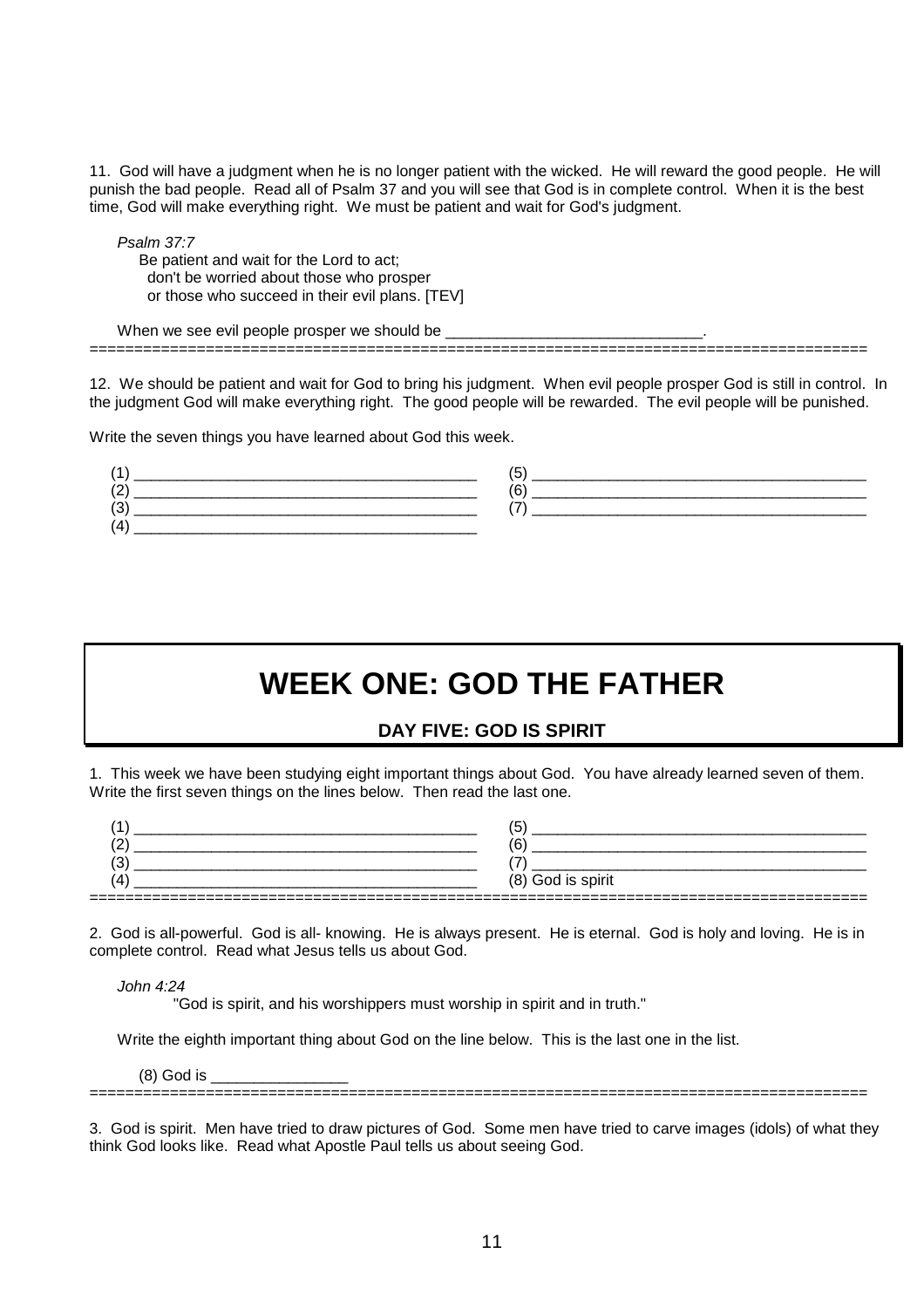1 Timothy 6:16

God is the only One who never dies. He lives in light so bright that men cannot go near it. No one has ever seen God, or can see him. May honor and power belong to God forever. Amen. [NCV]

(true or false) Men are able to see God. =======================================================================================

4. False. Men are not able to go near God and see what he truly looks like. Some prophets have seen God's throne and the glory of his presence on the throne. However, they did not see an image which they could carve that would fully represent God, because God is a spirit. No one can make a true image (idol) of God. Read what God said about worship of idols.

Exodus 20:4-5

"You shall not make for yourself an idol [image] in the form of anything in heaven above or on the earth beneath or in the waters below. You shall not bow down to them or worship them; for I, the Lord your God, am a jealous God, . . ."

God said we should not worship

=======================================================================================

5. It is wrong to use an idol when we worship God. Paul said we are not worshiping God when we sacrifice to idols.

1 Corinthians 10:14 Therefore, my dear friends, flee from idolatry.

1 Corinthians 10:20

. . . but the sacrifices of pagans are offered to demons, not to God, and I do not want you to be participants with demons.

People who sacrifice to idols really worship \_\_\_\_\_\_\_\_\_\_\_

=======================================================================================

6. A person who offers a sacrifice to an idol is worshiping demons. Demons are the evil spirits who do the work of Satan. Satan is the enemy of God. A sacrifice to an idol is worship of God's enemy. It is not worship of God.

Read what each of these men did. Write God beside those who worshiped God. Write demons beside those who worshiped demons.

| а. | Ofem attends the worship at church. Every Sunday he sings songs of praise, listens to the      |
|----|------------------------------------------------------------------------------------------------|
|    | Word of God and gives his offering.                                                            |
| b. | At farming season Eko gives an offering to the spirit of rain to thank God for good crops.     |
| C. | At the time of first harvest Akpan always helps to prepare the local shrine for a celebration. |
| d. | Peter gives some of his crops to the church every harvest time.                                |
|    |                                                                                                |

7. We will discuss your answers to frame 6 in the next meeting. Do you remember what Jesus said about worship of God.

John 4:24

"God is spirit, and his worshippers must worship in spirit and in truth."

Write the important thing we have learned about God today. It is number eight.

 $(8)$ ==========================================================================================

8. God is spirit. We should worship God in spirit and in truth. God has forbidden men to worship him with idols. The Apostle Paul tells us how to worship God in spirit and truth.

Romans 12:1

Therefore, I urge you, brothers, in view of God's mercy, to offer your bodies as living sacrifices, holy and pleasing to God - which is your spiritual worship.